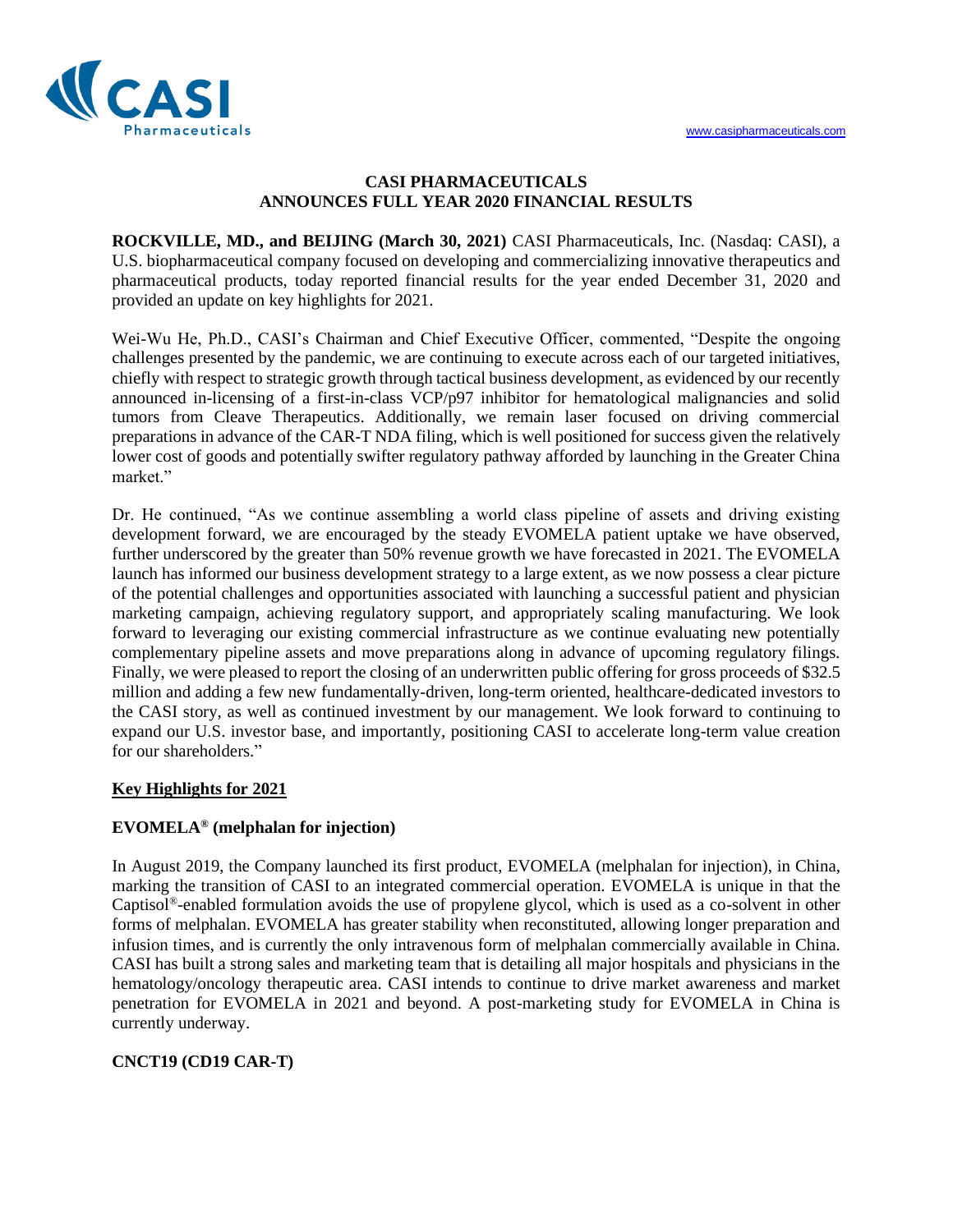In June 2019, CASI acquired CNCT19 (CD19 CAR-T) from Juventas Cell Therapy Ltd., a China-based domestic company specializing in innovative immune cell therapy. CNCT19 targets CD19, a B-cell surface protein widely expressed during all phases of B-cell development and a validated target for B-cell driven hematological malignancies. Other CD19-targeted CAR constructs from several different institutions have demonstrated antitumor efficacy in children and adults with relapsed B-cell acute lymphoblastic leukemia (B-ALL), chronic lymphocytic leukemia (CLL), and B-cell non-Hodgkin lymphoma (B-NHL). CNCT19 received Breakthrough Therapy Designation based on initial data from the ongoing single-arm, open-label, nonrandomized, dose-escalation, Phase 1 study designed to determine the safety and efficacy of CNCT19 in B-ALL. The Phase 2 registration study in patients with B-NHL is currently enrolling, and we expect Juventas to initiate the Phase II registration study in B-ALL in Q1 2021. The commercial team is making preparations for the launch of CNCT19, for which Juventas is expecting to file an NDA with the NMPA in 2021. Currently, there are no CD-19 CAR-T therapy products marketed in China. CASI intends for CNCT (CD19 CAR-T) to be locally developed and manufactured so that it can be more affordable and widely accessible to patients.

# **CB-5339 (VCP/p97 inhibitor)**

In March of 2021, CASI acquired CB-5339 (VCP/p97 inhibitor) from Cleave. CB-5339, an oral secondgeneration, small molecule VCP/p97 inhibitor, is being evaluated in a Phase 1 clinical trial in patients with acute myeloid leukemia (AML) and myelodysplastic syndrome (MDS), while the National Cancer Institute (NCI) is sponsoring and evaluating CB-5339 in a Phase 1 clinical trial of patients with solid tumors and lymphomas.

## **BI-1206 (Anti-FcyRIIB antibody)**

In October of 2020, CASI acquired BI-1206, Checkpoint Inhibitor Targeting FcγRIIB, from BioInvent. BI-1206 has a novel mode-of-action, blocking the single inhibitory antibody checkpoint receptor FcγRIIB to unlock anti-cancer immunity in both liquid and solid tumors. BI-1206 is BioInvent's lead drug candidate and is being investigated in a Phase I/II trial, in combination with anti-PD1 therapy Keytruda® (pembrolizumab), in solid tumors, and in a Phase I/IIa trial in combination with MabThera® (rituximab) for the treatment of non-Hodgkin lymphoma (NHL). Recently, BioInvent presented early clinical data from their Phase 1/2a trial on BI-1206. Objective responses (2CRs, 4 PRs) were demonstrated in 6 out of 9 patients evaluated, providing exciting evidence that BI-1206 has the potential to restore the activity of rituximab in non-Hodgkin's lymphoma patients who have relapsed after treatment with rituximab. CASI intends to file an IND for BI-1206 with the NMPA in 2021 to start the clinical trials in China.

#### **CID-103 (Anti-CD38 Mab)**

In April 2019, CASI acquired exclusive global rights to CID-103, a novel anti-CD38 monoclonal antibody program. Preclinical data demonstrate CID-103 to have enhanced activity against a broad array of malignancies which express CD38, and potentially better safety and best in class when compared to other CD38 monoclonal antibodies. The CID-103 Phase 1 study was initiated in March 2021.

#### **Full Year 2020 Highlights**

#### **Product Sales:**

Revenues consist of product sales of EVOMELA that launched during August 2019. Revenue was \$15.0 million for the year ended 2020 compared to \$4.1 million for the year ended December 31, 2019.

#### **Costs of Revenues:**

Costs of revenues were \$9.5 million for the year ended December 31, 2020 compared to \$3.9 million for the year ended December 31, 2019. The increase is due to the launch of EVOMELA that occurred during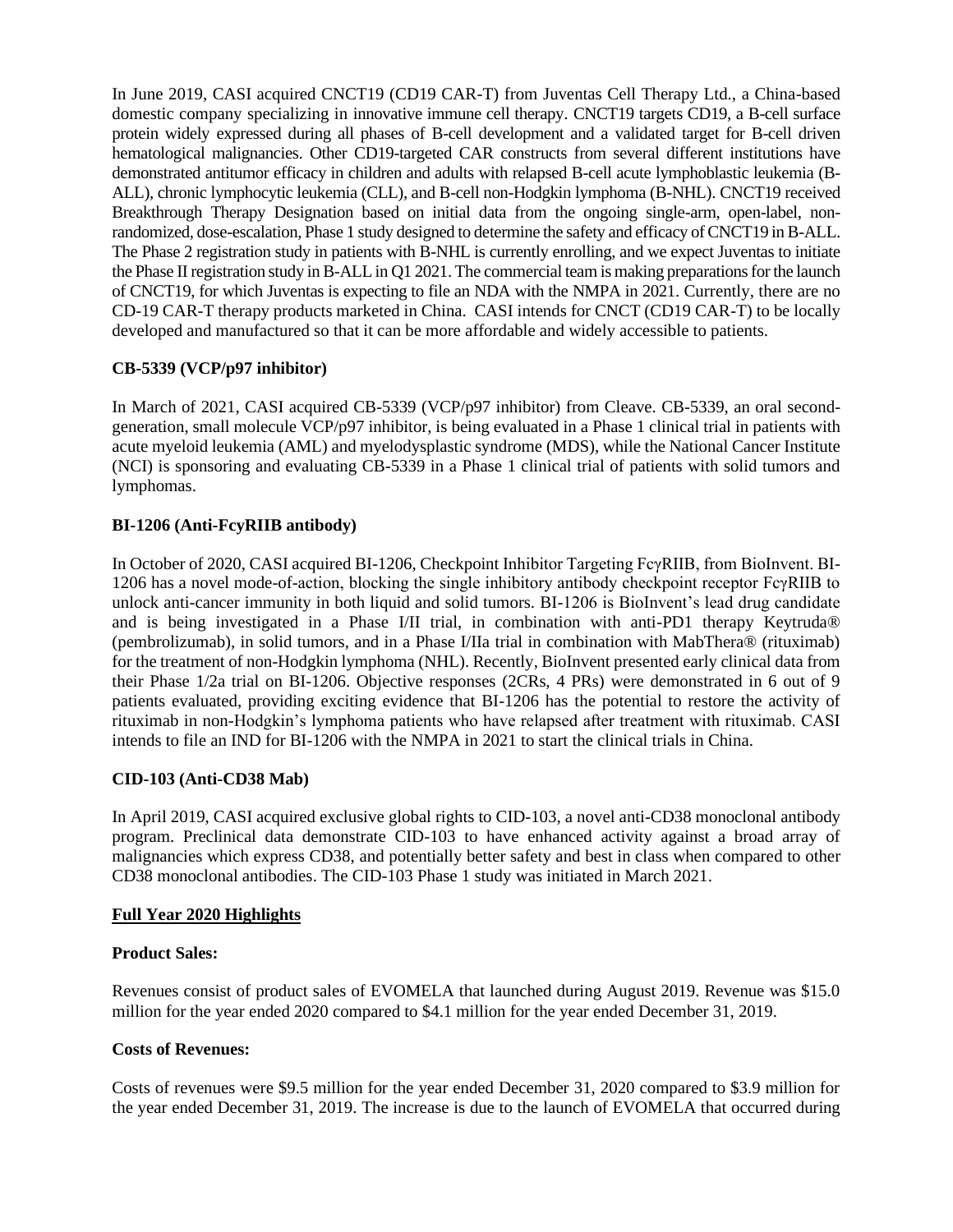August 2019. The increase in cost of revenues is partially offset by a decrease in unit cost of inventories of EVOMELA as a result of the new alternate manufacturer now in place.

#### **Research and Development Expenses:**

Research and development expenses for the year ended December 31, 2020 were \$11.5 million, compared with \$9.3 million for the year ended December 31, 2019. The increase in R&D expenses primarily due to an increase in R&D expenses incurred related to the development of CID-103 and costs associated with the EVOMELA post marketing study. These costs were partially offset by reduced regulatory costs associated with our ANDAs and reduced costs associated with preclinical development activities related to an immune-oncology program terminated in 2019.

#### **General and Administrative Expenses:**

General and administrative expenses for the year ended December 31, 2020 were \$19.7 million, compared with \$27.3 million for the year ended December 31, 2019. The decrease in general and administrative expenses was primarily because the 2019 period included costs related to sales and marketing efforts to prepare for the August 2019 launch of EVOMELA, as well as lower professional fees and travel costs incurred during the 2020 period.

## **Selling and Marketing Expenses:**

Selling and marketing expenses for the year ended December 31, 2020 were \$7.8 million, compared with \$3.1 million for the year ended December 31, 2019. The increase is due to selling costs related to the launch of EVOMELA that began during August 2019.

## **Acquired In-Process Research and Development:**

Acquired in-process R&D expenses for the year ended December 31, 2020 were \$17.8 million, compared with \$7.0 million for the year ended December 31, 2019. Acquired in-process R&D expenses for the year ended December 31, 2020 comprised of the two 2020 milestone fees paid related to Pharmathen of \$1.7 million, the 2020 milestone fees paid to Juventas of \$10.3 million and fees paid to BioInvent of \$5.9 million. Acquired in-process R&D expenses for the year ended December 31, 2019 included the \$5.8 million acquisition of the Black Belt's license in April 2019 and \$1.1 million milestone fee paid to Pharmathen.

#### **Net Loss:**

Net loss for the year ended December 31, 2020 was \$47.5 million compared to \$45.4 million for the year ended December 31, 2019. The increase is primarily due to the Company's increasing acquisitions of additional targeted drugs and activities in Research and Development.

#### **About CASI Pharmaceuticals**

CASI Pharmaceuticals, Inc. is a U.S. biopharmaceutical company focused on developing and commercializing innovative therapeutics and pharmaceutical products in China, the United States, and throughout the world. The Company is focused on acquiring, developing and commercializing products that augment its hematology oncology therapeutic focus as well as other areas of unmet medical need. The Company intends to execute its plan to become a leader by launching medicines in the greater China market leveraging the Company's China-based regulatory and commercial competencies and its global drug development expertise. The Company's operations in China are conducted through its wholly-owned subsidiary, CASI Pharmaceuticals (China) Co., Ltd., which is located in Beijing, China. The Company has built a commercial team of more than 80 hematology and oncology sales and marketing specialists based in China. More information on CASI is available at [www.casipharmaceuticals.com.](http://www.casipharmaceuticals.com/)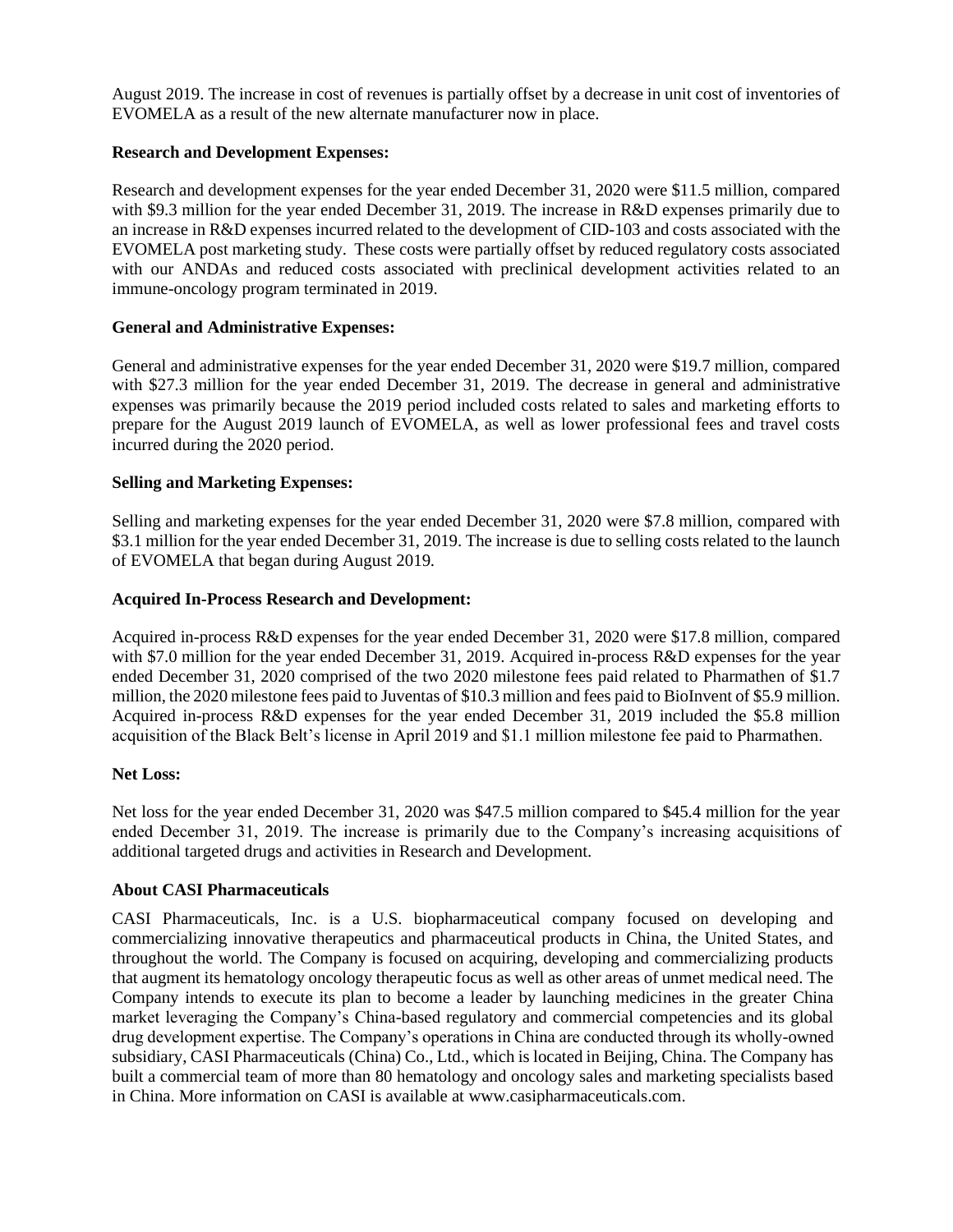#### **Forward-Looking Statements**

This news release contains forward-looking statements within the meaning of the Private Securities Litigation Reform Act with respect to the outlook for expectations for future financial or business performance, strategies, expectations and goals. Forward-looking statements are subject to numerous assumptions, risks and uncertainties, which change over time. Forward-looking statements speak only as of the date they are made, and no duty to update forward-looking statements is assumed. Actual results could differ materially from those currently anticipated due to a number of factors, including: the risk that we may be unable to continue as a going concern as a result of our inability to raise sufficient capital for our operational needs; the possibility that we may be delisted from trading on The Nasdaq Capital Market; the volatility in the market price of our common stock; the outbreak of the COVID-19 pandemic and its effects on global markets and supply chains; the risk of substantial dilution of existing stockholders in future stock issuances; the difficulty of executing our business strategy in China; our inability to enter into strategic partnerships for the development, commercialization, manufacturing and distribution of our proposed product candidates or future candidates; our lack of experience in manufacturing products and uncertainty about our resources and capabilities to do so on a clinical or commercial scale; risks relating to the commercialization, if any, of our products and proposed products (such as marketing, safety, regulatory, patent, product liability, supply, competition and other risks); our inability to predict when or if our product candidates will be approved for marketing by the U.S. Food and Drug Administration (FDA), National Medical Products Administration (NMPA), or other regulatory authorities; our inability to enter into strategic partnerships for the development, commercialization, manufacturing and distribution of our proposed product candidates or future candidates; the risks relating to the need for additional capital and the uncertainty of securing additional funding on favorable terms; the risks associated with our product candidates, and the risks associated with our other early-stage products under development; the risk that result in preclinical and clinical models are not necessarily indicative of clinical results; uncertainties relating to preclinical and clinical trials, including delays to the commencement of such trials; our ability to protect our intellectual property rights; our ability to design and implement a development plan for our ANDAs held by CASI Wuxi; the lack of success in the clinical development of any of our products; and our dependence on third parties; the risks related to our dependence on Juventas to conduct the clinical development of CNCT19 and to partner with us to co-market CNCT19; risks related to our dependence on Juventas to ensure the patent protection and prosecution for CNCT19; risks relating to the commercialization, if any, of our proposed products (such as marketing, safety, regulatory, patent, product liability, supply, competition and other risks); risks relating to interests of our largest stockholders and our Chairman and CEO that differ from our other stockholders; and risks related to the development of a new manufacturing facility by CASI Wuxi. Such factors, among others, could have a material adverse effect upon our business, results of operations and financial condition. We caution readers not to place undue reliance on any forward-looking statements, which only speak as of the date made. Additional information about the factors and risks that could affect our business, financial condition and results of operations, are contained in our filings with the U.S. Securities and Exchange Commission, which are available at [www.sec.gov.](http://www.sec.gov/)

| <b>COMPANY CONTACT:</b>    | <b>INVESTOR CONTACT:</b>                |
|----------------------------|-----------------------------------------|
| CASI Pharmaceuticals, Inc. | Jennifer Porcelli                       |
| 240.864.2643               | <b>Solebury Trout</b>                   |
| ir@casipharmaceuticals.com | 646.378.2962<br>porcelli@troutgroup.com |

*EVOMELA*® is *proprietary to Acrotech Biopharma LLC and its affiliates.*

#### **(Financial Table Follows)**

<sup># # #</sup>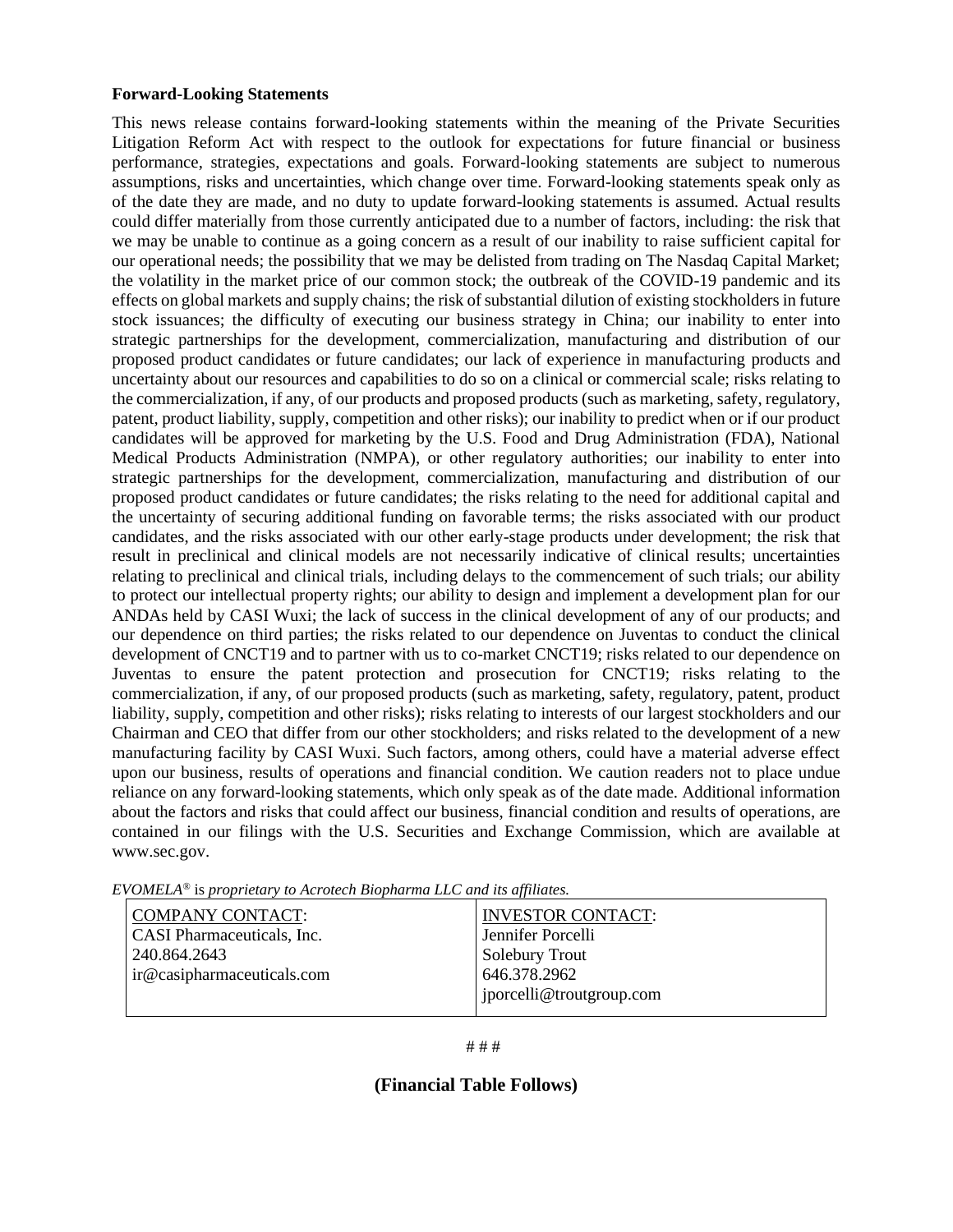#### **CASI Pharmaceuticals, Inc. Consolidated Balance Sheets In thousands, except share and per share data)**

 $\hat{\mathcal{L}}$ 

| $\mathbf{u}$ chousalids, except share and per share data)                                          |      |            | December 31, |           |  |
|----------------------------------------------------------------------------------------------------|------|------------|--------------|-----------|--|
|                                                                                                    | 2020 |            |              | 2019      |  |
| <b>ASSETS</b>                                                                                      |      |            |              |           |  |
| Current assets:                                                                                    |      |            |              |           |  |
| Cash and cash equivalents                                                                          | \$   | 57,064     | \$           | 53,621    |  |
| Investment in equity securities, at fair value                                                     |      | 9,309      |              | 625       |  |
| Accounts receivable, net of \$0 allowance for doubtful accounts                                    |      | 4,645      |              | 1,293     |  |
| Inventories                                                                                        |      | 1356       |              | 4,542     |  |
| Prepaid expenses and other                                                                         |      | 1,651      |              | 1,420     |  |
| Assets held-for-sale                                                                               |      |            |              | 3,221     |  |
| Total current assets                                                                               |      | 74,025     |              | 64,722    |  |
| Property, Plant and equipment, net                                                                 |      | 2062       |              | 985       |  |
| Intangible assets, net                                                                             |      | 13,210     |              | 13.674    |  |
| Long-term investments                                                                              |      | 29,442     |              | 14,038    |  |
| Right of use assets                                                                                |      | 8,696      |              | 8,708     |  |
| Other assets                                                                                       |      | 299        |              | 504       |  |
| <b>Total assets</b>                                                                                | \$   | 127,734    | \$           | 102,631   |  |
| LIABILITIES. REDEEMABLE NONCONTROLLING INTEREST AND STOCKHOLDERS' EQUITY                           |      |            |              |           |  |
| Current liabilities:                                                                               |      |            |              |           |  |
| Accounts payable                                                                                   | \$   | 3,669      | \$           | 5.113     |  |
| Accrued and other current liabilities                                                              |      | 3,015      |              | 2,834     |  |
| Line of Credit                                                                                     |      | 826        |              |           |  |
| Notes Payable                                                                                      |      | 466        |              |           |  |
| <b>Total current liabilities</b>                                                                   |      | 7,976      |              | 7,947     |  |
| Deferred income                                                                                    |      | 2,351      |              |           |  |
| Other liabilities                                                                                  |      | 13,834     |              | 1,019     |  |
| <b>Total liabilities</b>                                                                           |      | 24,161     |              | 8,966     |  |
| Commitments and contingencies                                                                      |      |            |              |           |  |
| Redeemable noncontrolling interest, at redemption value                                            |      | 22,033     |              | 20,670    |  |
| Stockholders' equity:                                                                              |      |            |              |           |  |
| Preferred stock, \$1.00 par value: 5,000,000 shares authorized and 0 shares issued and outstanding |      |            |              |           |  |
| Common stock, \$0.01 par value: 250,000,000 shares authorized at September 30, 2020 and            |      |            |              |           |  |
| December 31, 2019; 124,023,374 shares and 97,851,243 shares issued at September 30, 2020 and       |      | 1,240      |              | 979       |  |
| December 31, 2019, respectively; 123,943,829 shares and 97,771,698 shares outstanding at           |      |            |              |           |  |
| September 30, 2020 and December 31, 2019, respectively                                             |      |            |              |           |  |
| Additional paid-in capital                                                                         |      | 658.246    |              | 606.686   |  |
| Treasury stock, at cost: 79,545 shares held at September 30, 2020 and December 31, 2019            |      | (8,034)    |              | (8,034)   |  |
| Accumulated other comprehensive loss                                                               |      | 589        |              | (2,728)   |  |
| Accumulated deficit                                                                                |      | (570, 501) |              | (523,908) |  |
| Total stockholders' equity                                                                         |      | 81,540     |              | 72,995    |  |
| Total liabilities, redeemable noncontrolling interest and stockholders' equity                     | \$   | 127,734    | $\bullet$    | 102,631   |  |
|                                                                                                    |      |            |              |           |  |